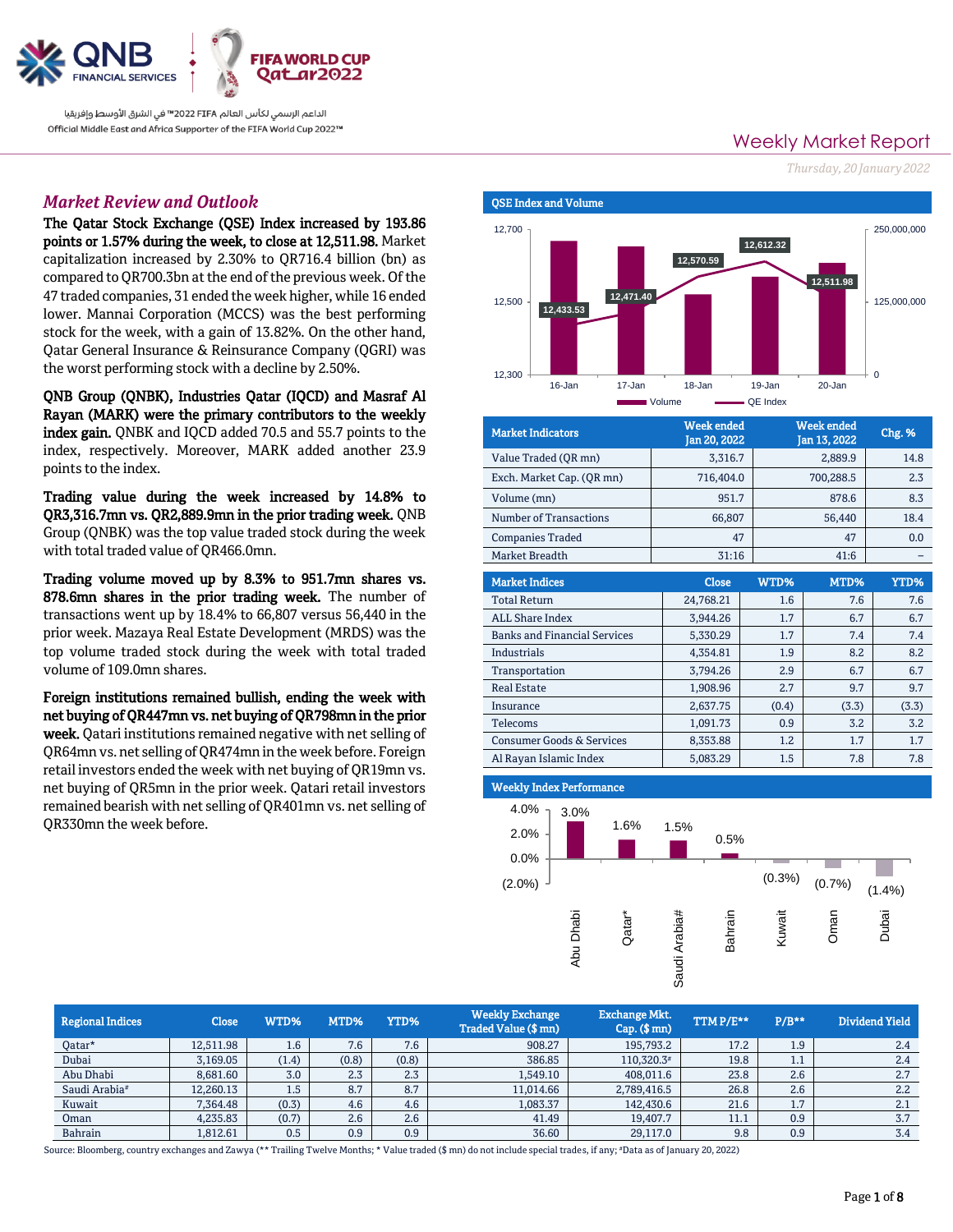- ABQK posts 5.4% YoY increase but 12.6% QoQ decline in net profit in 4Q2021, in-line with our estimate – Ahli Bank's (ABQK) net profit rose 5.4% YoY (but declined 12.6% on QoQ basis) to QR188.9mn in 4Q2021, in line with our estimate of QR190.1mn (variation of -0.6%). Net Interest Income decreased 5.6% YoY and 7.3% QoQ in 4Q2021 to QR252.6mn. The company's total operating income came in at QR317mn in 4Q2021, which represents a decrease of 14.2% YoY (-7.6% QoQ). The bank's total assets stood at QR48.1bn at the end of December 31, 2021, up 1.1% YoY. However, on QoQ basis the bank's total assets decreased 1%. Loans and advances to customers were QR33.6bn, registering a rise of 0.2% YoY at the end of December 31, 2021. However, on QoQ basis loans and advances to customers decreased 5.9%. Customer deposits rose 3.7% YoY to reach QR27.9bn at the end of December 31, 2021. However, on QoQ basis customer deposits fell 2.3%. EPS amounted to QR0.294 in FY2021 as compared to QR0.280 in FY2020. The bank has recommended a QR 0.15 cash dividend, as well as 5% bonus shares (1 for every 20 shares held) dividend for 2021. Commenting on the results, Hassan Ahmed AlEfrangi, ABQK's CEO said, "The Bank achieved a steady performance in a challenging environment. We are pleased to report consistent profit growth driven by operating income. As a testimony to our stable performance, Moody's has affirmed Ahlibank's A2/Prime-1 deposit ratings. Fitch Ratings has also affirmed Ahlibank's Long Term Issuer Default Rating (IDR) at 'A'. Al Efrangi also said, "The two strategic initiatives during the current year were significant milestones in the history of the Bank. First was the issuance of \$300mn Additional Tier 1 Capital in the international markets at a competitive coupon rate. Second was the successful completion of the fifth bond issuance for \$500mn under its \$2bn EMTN Program in the international debt capital markets. The issue was launched and completed on 29 June 2021. The competitive coupon rate was supplemented by a healthy geographical spilt of international investors. This is a vote of confidence from international investors not only for Ahlibank but also for Qatar." AlEfrangi added that the Bank is focused on customer service and business development. Ahlibank is spearheading its digital transformation with tech-driven solutions built to enhance the value proposition of our offerings to our customers, at the same time engagement with customers and giving them personal service and attention has been the key differentiator for us. The focus on Qatarisation will continue in line with Qatar National Vision 2030.Commenting on the results, Sheikh Faisal bin AbdulAziz bin Jassem Al Thani, Chairman of Ahlibank stated, "Ahlibank's steady financial performance proved the Bank's stability. The Bank continues to maintain high levels of stable and long term funding with capital levels that will support and sustain growth going forward". The Chairman further added: "We take this opportunity to thank our customers for their continuous loyalty towards Ahlibank, shareholders for their ongoing commitment, management and staff for all their dedication and Qatar Central Bank for their esteemed guidance and support." (QSE, QNBFS Research, Peninsula Qatar)
- QIBK's bottom line rises 21.4% YoY and 10.8% QoQ in 4Q2021, above our estimate – Qatar Islamic Bank's (QIBK) net profit rose 21.4% YoY (+10.8% QoQ) to QR1,030.1mn in 4Q2021, above our estimate of QR855.3mn (variation of +20.4%). Total net income from financing and investing activities increased marginally by 0.1% YoY and 0.7% QoQ in 4Q2021 to QR1,800.3mn. The company's total income came in at QR2,006.2mn in 4Q2021, which represents an increase of 0.5% YoY. However, on QoQ basis total income fell 0.3%. EPS amounted to QR1.42 in FY2021 as compared to QR1.21 in FY2020. QIBK has reported a 16% YoY jump in net profit to QR3.56bn in 2021. The board has proposed a dividend of QR0.575 per share, i.e. 57.5% of the nominal share value, subject to the approval of the Qatar Central Bank (QCB) and QIB's general assembly. "QIBK managed to maintain and strengthen its leadership in the Qatari banking sector and continued to be the largest Islamic Bank and the largest private bank in Qatar. The performance of the bank in terms of growth, portfolio and profitability is a result of the focused execution of our business strategy over the past few years," said QIBK Chairman, Sheikh Jassim bin Hamad bin Jassim bin Jaber Al-Thani. Total assets shot up 11.2% to QR194bn, driven by the growth in the finance and investments. Financing registered a strong annual growth of 7.8% to QR128bn. Investments grew sharply by 33.5% to QR44bn. Customer deposits registered a robust 11% growth to QR131bn. The bank's strong asset liability management capabilities enabled it to "significantly" improve the financing-to-deposit ratio to 98% in 2021 against 101% in 2020, reflecting its strong liquidity position. Total income stood at QR8.1bn, registering an annual growth of 2.2%. Income from financing and investing was QR7.1bn with income from financing having grown by 1%, despite low level of global interest rates and the support provided to the customers impacted by Covid-19 pandemic. Net fee and commission income grew by 10% YoY to QR726mn, reflecting positively on the bank's core operating and banking services. Total general and administrative expenses were QR1.1bn and were contained at 1% below the year ended 2020. The bank's drive to improve the efficiency supported by strict cost management measures helped it in bringing down the cost-to-income ratio from 20.1% in 2020 to 18.1% for 2021, which is the lowest in the Qatari banking sector. QIBK was able to manage the ratio of nonperforming financing assets to total financing assets at 1.4%, similar to the levels in 2020 and one of the lowest in the industry, reflecting the quality of the bank's financing assets portfolio and its effective risk management framework. Given the uncertainties related to long-term impact of the pandemic on various business segments and geographies in which the clients operate, the bank created precautionary impairment charge on financing assets for QR1.3bn in 2021, which is 5% higher than the amount set aside the previous year. QIBK continues to pursue the conservative impairment policy maintaining a healthy 95% coverage ratio for non-performing financing assets as of December 2021. Total shareholders' equity reached QR20.7bn, an increase of 13.3% on a yearly basis. Total capital adequacy was 18.9%, well above the regulatory minimum requirements prescribed by the QCB and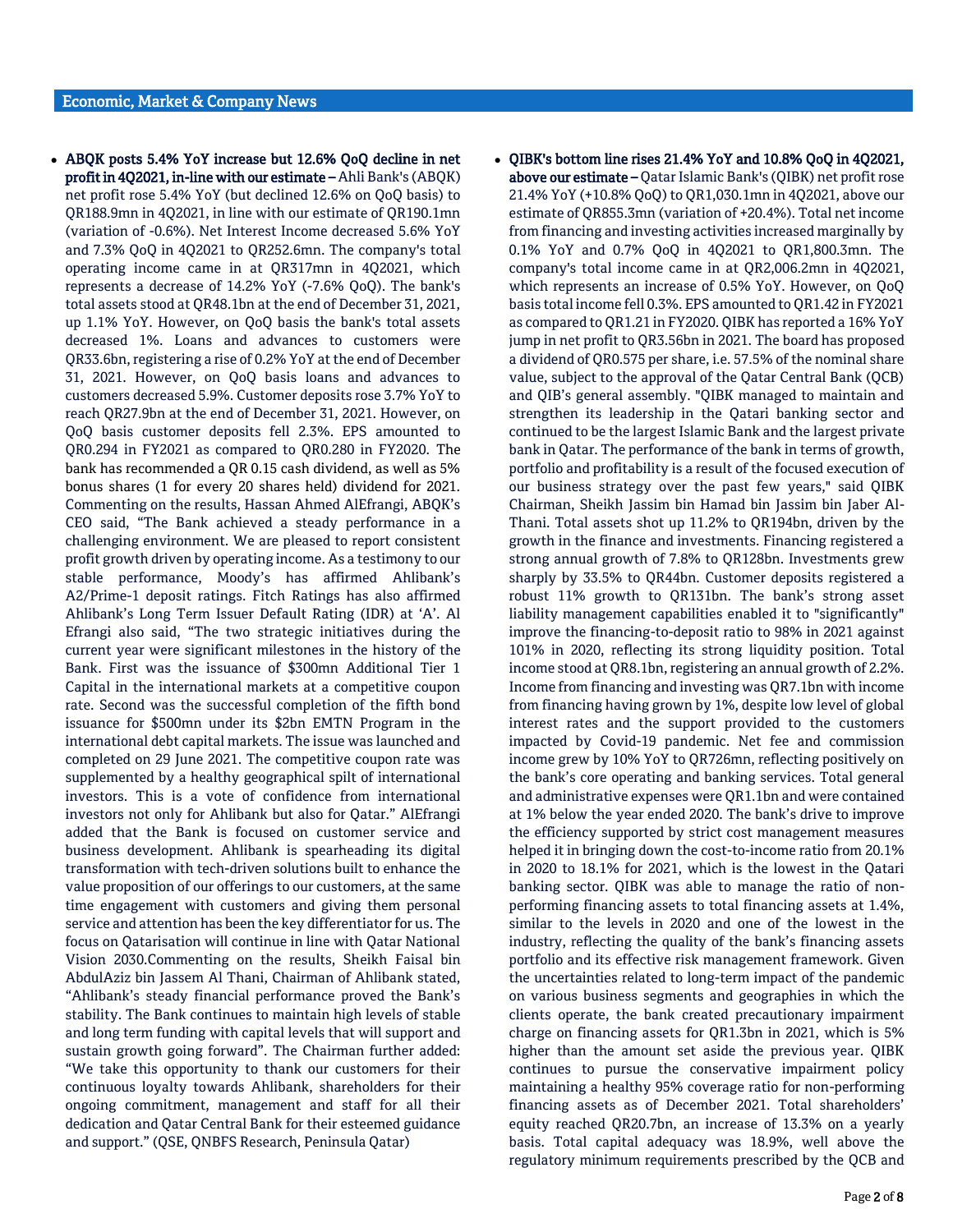Basel Committee. "This year's financial results confirm the bank's strong foundation and reflect the firmness, resilience and stability of the Qatari banking sector and the national economy," Sheikh Jassim said. (QNBFS Research, QSE, Gulf-Times.com)

 CBQK posts 17.4% YoY increase but 78.6% QoQ decline in net profit in 4Q2021, below our estimate – The Commercial Bank's (CBQK) net profit rose 17.4% YoY (but declined 78.6% on QoQ basis) to QR172.4mn in 4Q2021, below our estimate of QR239.1mn (variation of -27.9%). Net interest income increased 25.1% YoY and 2.1% QoQ in 4Q2021 to QR971.3mn. The bank's total assets stood at QR165.5bn at the end of December 31, 2021, up 7.7% YoY (+0.1% QoQ). Loans and advances to customers were QR98bn, registering a rise of 1.3% YoY at the end of December 31, 2021. However, on QoQ basis, loans and advances to customers decreased 3.1%. Customer deposits rose 8.1% YoY and 1.6% QoQ to reach ~QR82bn at the end of December 31, 2021. EPS amounted to QR0.50 in FY2021 as compared to QR0.27 in FY2020. The Commercial Bank, its subsidiaries and associates (Group) reported Group's net profit of QR2.3bn for 2021, an increase of 77.1% as compared to QR1.3bn for the same period in 2020. The Board of Directors proposed a dividend distribution to shareholders of QR0.16 per share i.e. 16% of the nominal share value. Commercial Bank Vice Chairman Hussain Alfardan said, "Our growth is testament to the continued investments in people, technology and infrastructure we have made in the business. As part of our commitment to support Qatar's Vision 2030 and promote Qatar as a global hub for business, we continued to enhance our digital service offering, to ensure seamless banking for all our customers. In recognition of these efforts, Commercial Bank was awarded several accolades over the course of the year recognizing our leading position in digital leadership, positioning us for further growth in 2022." The normalized operating income of the bank for 2021 stood at QR4,771.4mn, up by 12.4% (+20.4% on reported basis). Net interest income for the Group increased by 19.4% to QR3,701.5mn for 2021 compared with QR3,100.1mn achieved in 2020. Net interest margin increased to 2.7% compared with 2.4% achieved in 2020. Although asset yields have reduced, the increase in margins is mainly due to proactive management of the cost of funding. Normalized non-interest income for the Group decreased by 7.4% to QR1,069.9mn (+23.1% on reported basis) for 2021 compared with QR1,155.8mn in 2020. The overall decrease in non-interest income was mainly due to lower FX and trading income from Alternatif Bank driven by sharp increase in Normalized total operating expenses increased by 4.3% to QR1,150.3mn (+35% on a reported basis) for 2021 compared with QR1,103.2mn in 2020. The Group's net provisions for loans and advances increased by 31.4% to QR1,099.4mn for 2021, from QR836.4mn in 2020. The increase in provisions was mainly due to continued prudent provisioning on NPL customers. The non-performing loan (NPL) ratio increased to 4.7% in 2021 from 4.3% in 2020. The loan coverage ratio decreased to 97.4% in 2021 compared with 101.6% in 2020. The Group's balance sheet increased 7.7% in 2021 with total assets at QR 165.5bn, compared with QR153.6bn in 2020. The increase was mainly due to an increase in balances with Central Bank and loans and advances. The Group's loans and advances to customers

increased by 1.3% to QR 98bn in 2021 compared with QR96.7bn in 2020. The increase was despite a reduction in the Government temporary borrowing in Q4 21 as it partly repaid its system-wide temporary borrowing. The increase was mainly in the commercial, services and government public sectors. The Group's investment securities increased by 3.7% to QR26.7bn in 2021 compared with QR25.8bn in 2020. The Group's customer deposits increased by 8.1% to QR82bn in 2021, compared with QR75.8bn in 2020. The increase is mainly in time deposits however, current and savings deposits have increased by 5.1% due to the various cash management initiatives and digital products that the bank offers. (QNBFS Research, QSE, Qatar Tribune)

 QFLS' bottom line rises 1.6% YoY and 23.3% QoQ in 4Q2021 – Qatar Fuel Company 's (QFLS, Woqod) net profit rose 1.6% YoY (+23.3% QoQ) to QR283.2mn in 4Q2021. The company's Revenue came in at QR5,887.9mn in 4Q2021, which represents an increase of 93.1% YoY (+10.1% QoQ). EPS amounted to QR0.98 in FY2021 as compared to QR0.71 in FY2020. Woqod's net profit for 2021 jumped 38% to QR974mn from QR707mn in 2020, translating to earnings per share of QR0.98 in 2021 as against QR0.71 in 2020. Shareholders' equity increased by about 7% to QR9bn as against QR8.4bn in 2020. Based on the company's profits in 2021 and taking into account the requirements of current and future projects, the Board has recommended to the Company's Annual Shareholders General Assembly scheduled for 27 February 2022 to approve a Dividend distribution to shareholders of 0.76 QR per share. The increase in net profit and earnings per share was attributed to a noticeable improvement in the performance of most of the group's activities and sales in conjunction with the signs of recovery from the COVID-19 pandemic. This coupled with the increased efforts exerted towards implementing the already approved efficiency and rationalization of expenditure policy in the Group's business, where the company managed to reduce the negative impacts of the pandemic by taking several proactive steps and initiatives to ensure continuity of its business under these critical circumstances, particularly in the retail business , where we opened more Sidra convenience stores, introduced more Woqod-branded products and lubricants, We have also launched some more initiatives and projects in aviation, marine, bunkering, technical inspection, and non-retail segments. The board reviewed and approved the current and future projects that the company plans to establish, where the company has opened nine Sidra Convenience Stores, and 3 new petrol stations, thus increased the number of stations operating by the end of 2021 to 111 stations. The year of 2022 will witness the completion of the construction and operation of 12 new stations, thus bringing the number of stations to 123 stations. Saad Rashid Al Muhannadi, Managing Director and CEO, said the company has a dynamic plan for the construction of new petrol stations, which will be periodically reviewed according to the demand conditions and the need for petrol stations. Based on the expansion of the petrol stations construction, the share of Woqod in the petroleum retail market reached to about 85% in 2021. (QSE, QNBFS Research, Qatar Tribune)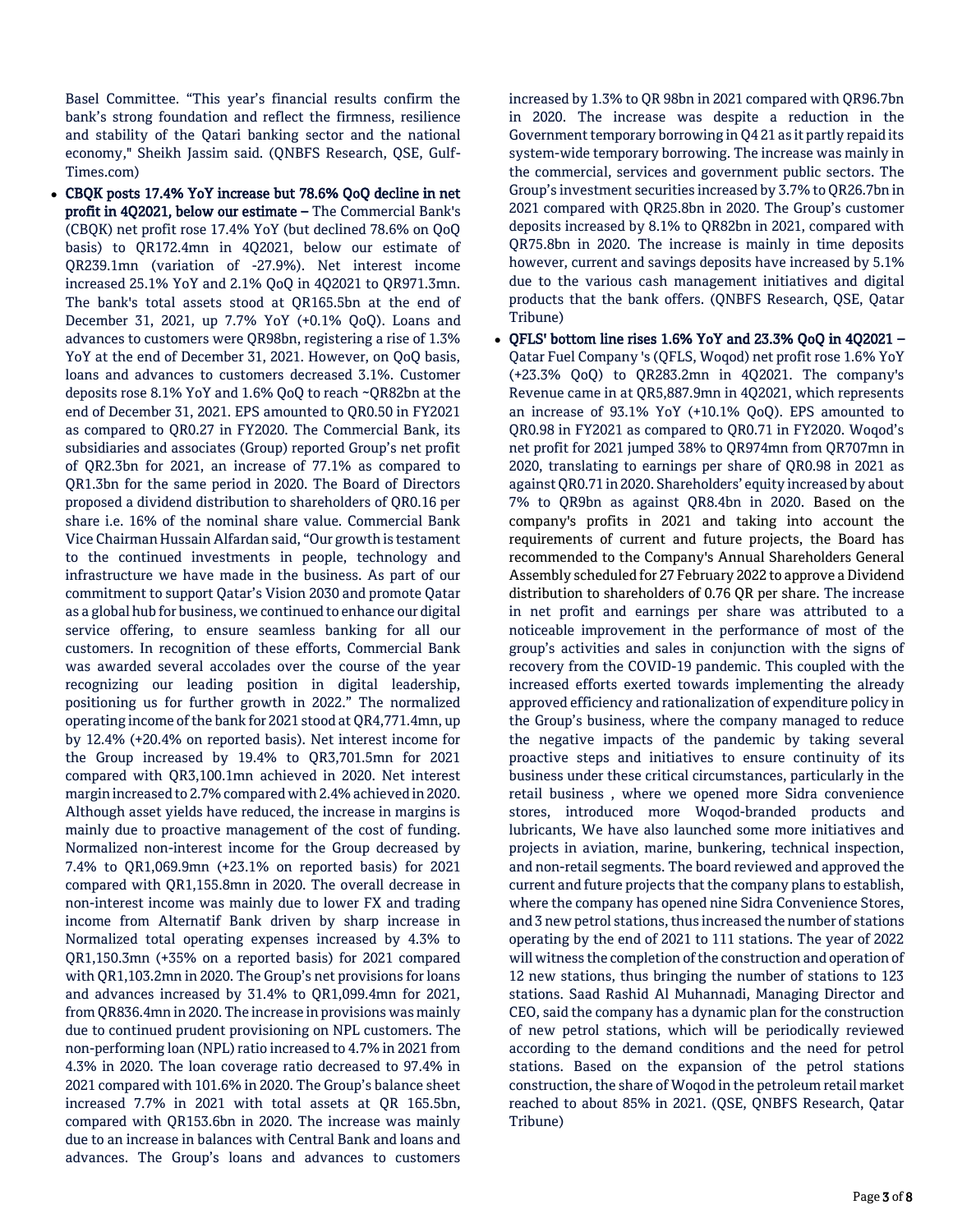- MCCS enters into exclusive negotiations with a group of investors led by Bain Capital Private Equity to dispose of Inetum S.A – Mannai Corporation QPSC enters into exclusive negotiations with a group of investors led by Bain Capital Private Equity to dispose of Inetum S.A. The board of directors of MCCS approved, at a meeting held on 18 January 2022, entering into exclusive negotiations with a group of investors, which is led by Bain Capital Private Equity and includes NB Renaissance, to dispose of its entire shareholding in Inetum S.A. The proposed disposal would comprise all of the shares of Inetum S.A. held by Mannai Corporation QPSC which represent circa 99% of Inetum S.A.'s share capital on a non-diluted basis. Inetum S.A. is the parent company of an international group providing digital services and solutions. The investor group is led by Bain Capital Private Equity and includes NB Renaissance and the management team of Inetum. The deal will see Inetum - formerly known as Gfi Informatique - returning into private equity hands after being sold to Qatar's group Mannai Corp in 2016, the sources said, speaking on condition of anonymity. Bain is putting the finishing touches to the transaction which could be signed as early as this week and would value the 52 year old French firm at roughly 2bn Euros (\$2.27bn), one of the sources said. JPMorgan is working with Mannai Corp on the sale while Credit Suisse is advising Bain, the sources said. Mannai, which has also hired US bank Lazard, said on that its board had approved a potential sale of its full stake in Inetum, without mentioning the buyer. (QSE, Reuters)
- DHBK announces the successful inaugural transaction in the Swiss market - Doha Bank (DHBK) announced the successful inaugural transaction in the Swiss market on January 13, 2022. DHBK closed the 2-year transaction of CHF175mn, with a coupon of 0.465%. The Joint Lead Managers were Credit Suisse and Deutsche Bank, while the allocation was made to 42 high quality investors divided as follows: 90% asset managers, 6% private banks, 3% pension funds, 1% insurance companies. ISIN: CH1160112814, Settlement date: January 24, 2022, Maturity date: January 24, 2024. (QSE)
- QNCD announces appointment of new Chief Executive Officer after Resignation of CEO - Qatar National Cement Co. (QNCD) announced the appointment of Essa Mohammed Ali Kaldari as Chief Executive Officer with effect from February 01, 2022. QNCD announced that Mohammed Ali Al Sulaiti resigned from his position Chief Executive Officer effective from January 31, 2022 (QSE)
- Mandatory health insurance to contribute upto QR2.2bn to healthcare industry – The mandatory health insurance will improve the quality of services in the health care sector and contribute positively to the economy. Compulsory health insurance will contribute QR1.7bn to QR2.2bn to health care industry, according to a senior official of an insurance company. "The compulsory insurance can contribute to around QR1.7bn to QR2.2bn to the health care industry including top ups, as per our internal market study," said Nadia Basbous, Chief Underwriting Officer - Medical and Life Insurance at Seib Insurance and Reinsurance Company. She was addressing a webinar on mandatory health insurance. "During the FIFA World Cup 2022 we are expecting around 1.5 million visitors which will generate additional spending on insurance and other services as it will

become mandatory for visitors to have health insurance when entering the country," she added. (Peninsula Qatar)

- Qatar opens World Cup ticket sales with special prices for Qatar Residents – Fans can start applying to buy tickets for the FIFA World Cup in Qatar, with a prime seat for the final priced at 5,850 Qatari riyals (\$1,598). Ticket applications opened on Wednesday for the world's biggest soccer tournament, which starts in November. A seat for a group-stage match starts at 250 riyals for international visitors, but Qatari residents will get special discounts and can pay as little as 40 riyals. The current sales round runs through February 8. Scheduled to start on November 21, this year's World Cup – moved from the summer because of heat – may prove to be the first major sporting event open to global fans since the start of the Covid-19 pandemic. Both Japan and China decided to bar international visitors from the Summer and Winter Olympics. (Bloomberg)
- QEO: Qatar to regain its top slot in LNG exports by 2026 Qatar is all slated to regain its position as the preeminent and largest exporter of liquefied natural gas (LNG) by 2026 with the North Field (NFE) output coming on stream, according to the latest Qatar Economic Outlook (QEO). Qatar's LNG exports competed with Australia's for the first place in 2020, although it ranked second, QEO said. According to the annual World LNG Report 2021 issued by the International Gas Union (IGU), Qatar ranked second in LNG exports in 2020, with 105bn cubic meters LNG or 77.1mn metric tons LNG equivalent, or 21.65% of the total global exports of about 356.1mn metric tons LNG. "It is expected that Qatar will gain a position as the pre-eminent and largest exporter by 2026, when the production of the North Gas Field project begins to gradually raise annual exports of LNG from the current 77mn metric tons to 110mn metric tons, then attaining 126mn metric tons by the end of 2027," the QEO said. It is estimated that the cost of constructing production trains in the NFE is about \$28.75bn. Aiming to cover part of the project's costs by self-financing, QatarEnergy issued multi-tranche bonds amounting to \$12.5bn, as per the US RegS/144A bond offering for sales to investors outside the US in offshore transactions, comprising 5, 10 and 20-year conventional tranches, and a dual-listed 30-year Formosa tranche. "This is considered as the largest US dollar fixed rate oil and gas offering, the largest corporate issuance in the Middle East and North Africa region, and the largest corporate Formosa tranche raised globally," the QEO said. Last year, QatarEnergy awarded an EPC or engineering, procurement, and construction contract, pertaining to the North Field Expansion project, to the Spanish company, Tecnicas Reunidas. Under the terms of the contract, Tecnicas Reunidas will be responsible for the expansion of existing storage and loading facilities for liquid products, including propane, condensate and butane. It will also expand its mono-ethylene glycol processing unit within Ras Laffan Industrial City (North). The purpose of these facilities is to handle liquid products from the six new production trains, four in North Field East (NFE) with a capacity of 32mn tons, and two in North Field South (NFS) with a capacity of 16mn tons. The production is scheduled to start up before the end of 2025 from NFE, while the production from NFS will start at the end of 2027. (Gulf-Times.com)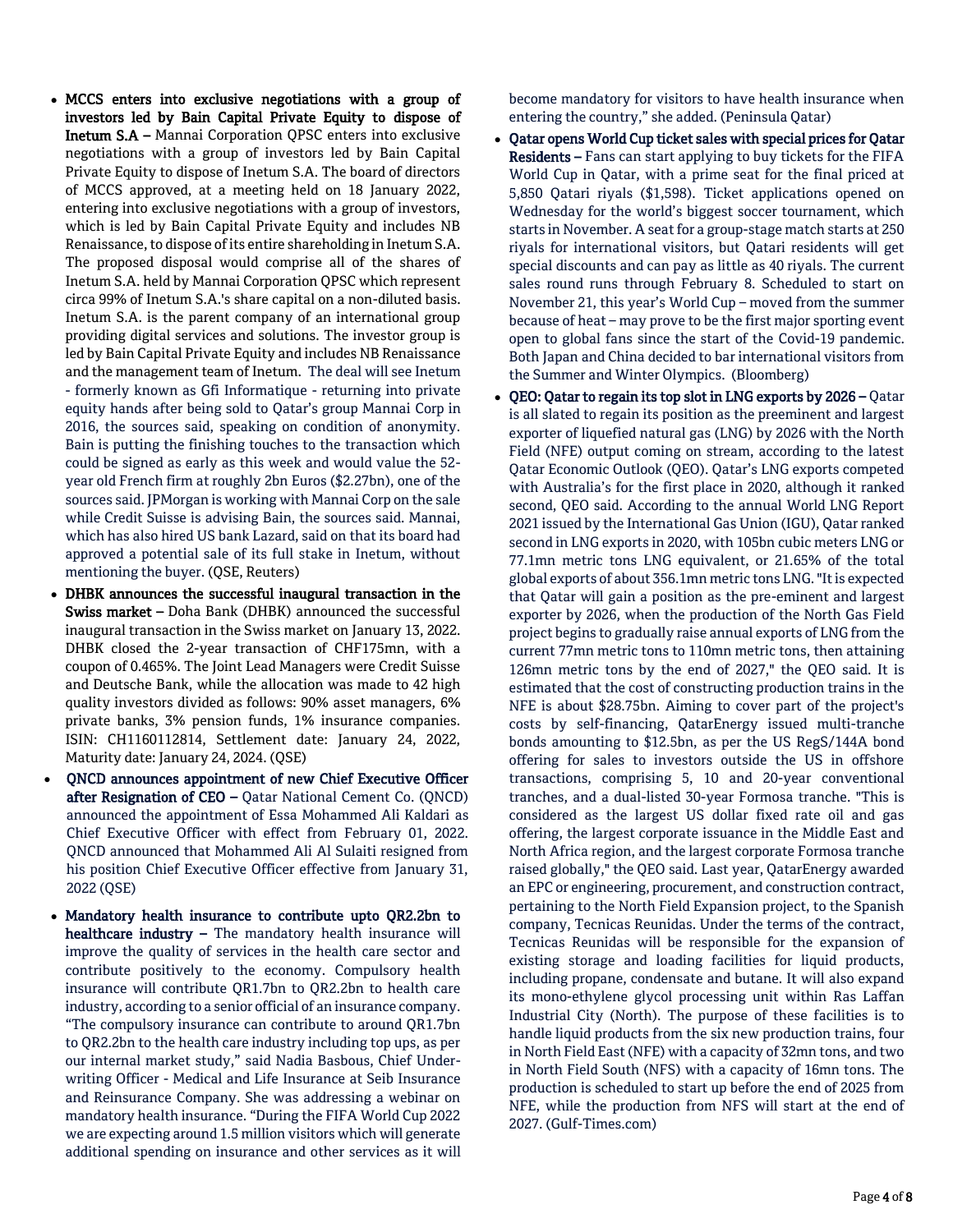

Source: Qatar Stock Exchange (QSE)



Source: Qatar Stock Exchange (QSE) Source: Qatar Stock Exchange (QSE)



Investor Trading Percentage to Total Value Traded

Source: Qatar Stock Exchange (QSE)

#### Top Decliners



Source: Qatar Stock Exchange (QSE)

### Most Active Shares by Volume (Million)



#### Net Traded Value by Nationality (QR Million)



Source: Qatar Stock Exchange (QSE)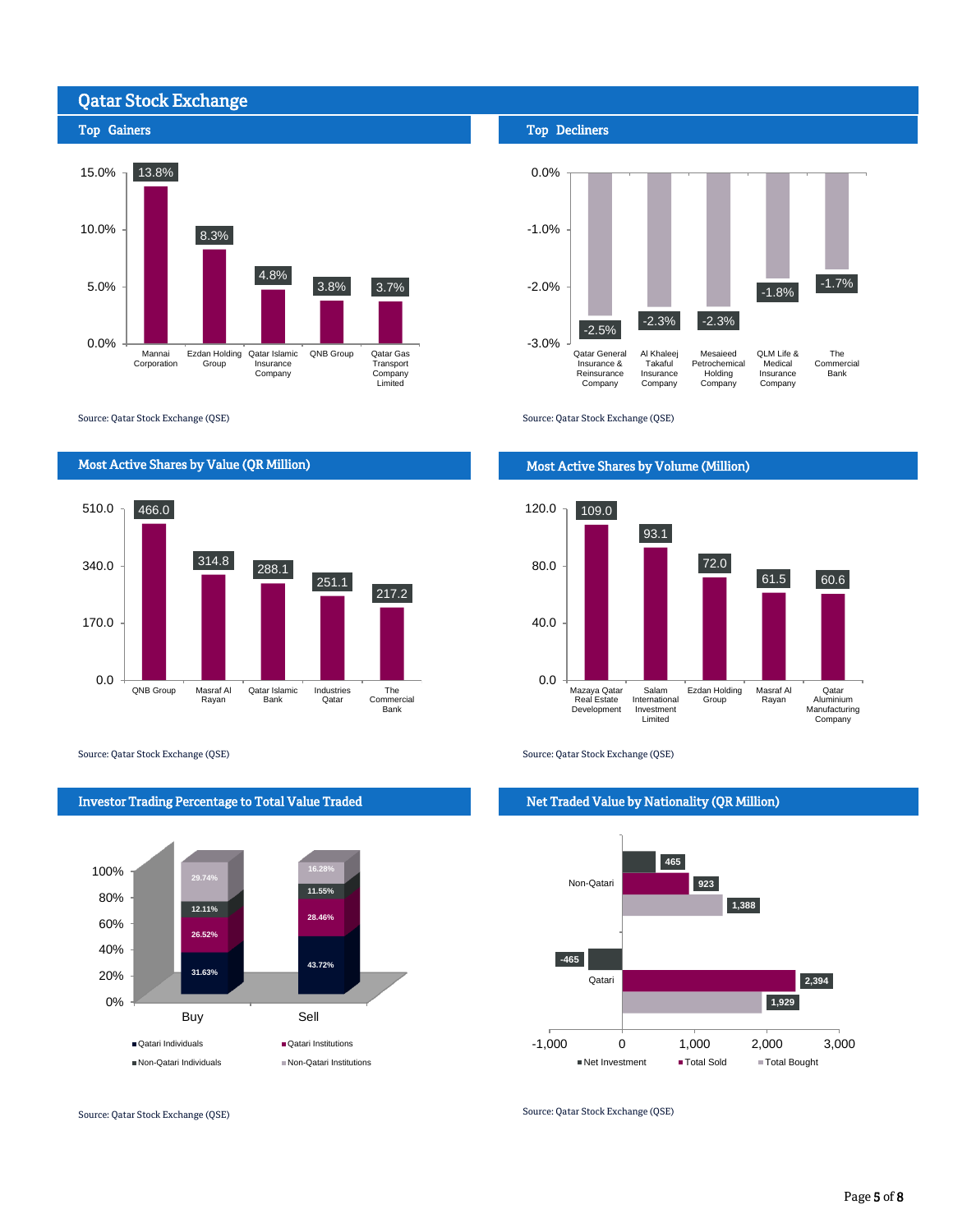## TECHNICAL ANALYSIS OF THE QSE INDEX



The QE Index added another 1.6% from the previous week and closed at 12,511.98. Our thesis remains unchanged, as the momentum remains to be healthy with increased volumes on the uptick, while major averages remain to be stacked in a bullish manner. The Index managed to move into its six-year-high levels, which is expected to increase the confidence in the overall market. We see a soft resistance around the 12,800 points then a hard resistance level at 13,000 points. We keep our weekly support level at the 11,500 level.

#### DEFINITIONS OF KEY TERMS USED IN TECHNICAL ANALYSIS

RSI (Relative Strength Index) indicator – RSI is a momentum oscillator that measures the speed and change of price movements. The RSI oscillates between 0 to 100. The index is deemed to be overbought once the RSI approaches the 70 level, indicating that a correction is likely. On the other hand, if the RSI approaches 30, it is an indication that the index may be getting oversold and therefore likely to bounce back.

MACD (Moving Average Convergence Divergence) indicator – The indicator consists of the MACD line and a signal line. The divergence or the convergence of the MACD line with the signal line indicates the strength in the momentum during the uptrend or downtrend, as the case may be. When the MACD crosses the signal line from below and trades above it, it gives a positive indication. The reverse is the situation for a bearish trend.

Candlestick chart – A candlestick chart is a price chart that displays the high, low, open, and close for a security. The 'body' of the chart is portion between the open and close price, while the high and low intraday movements form the 'shadow'. The candlestick may represent any time frame. We use a one-day candlestick chart (every candlestick represents one trading day) in our analysis.

Doji candlestick pattern – A Doji candlestick is formed when a security's open and close are practically equal. The pattern indicates indecisiveness, and based on preceding price actions and future confirmation, may indicate a bullish or bearish trend reversal.

Shooting Star/Inverted Hammer candlestick patterns – These candlestick patterns have a small real body (open price and close price are near to each other), and a long upper shadow (large intraday movement on the upside). The Shooting Star is a bearish reversal pattern that forms after a rally. The Inverted Hammer looks exactly like a Shooting Star, but forms after a downtrend. Inverted Hammers represent a potential bullish trend reversal.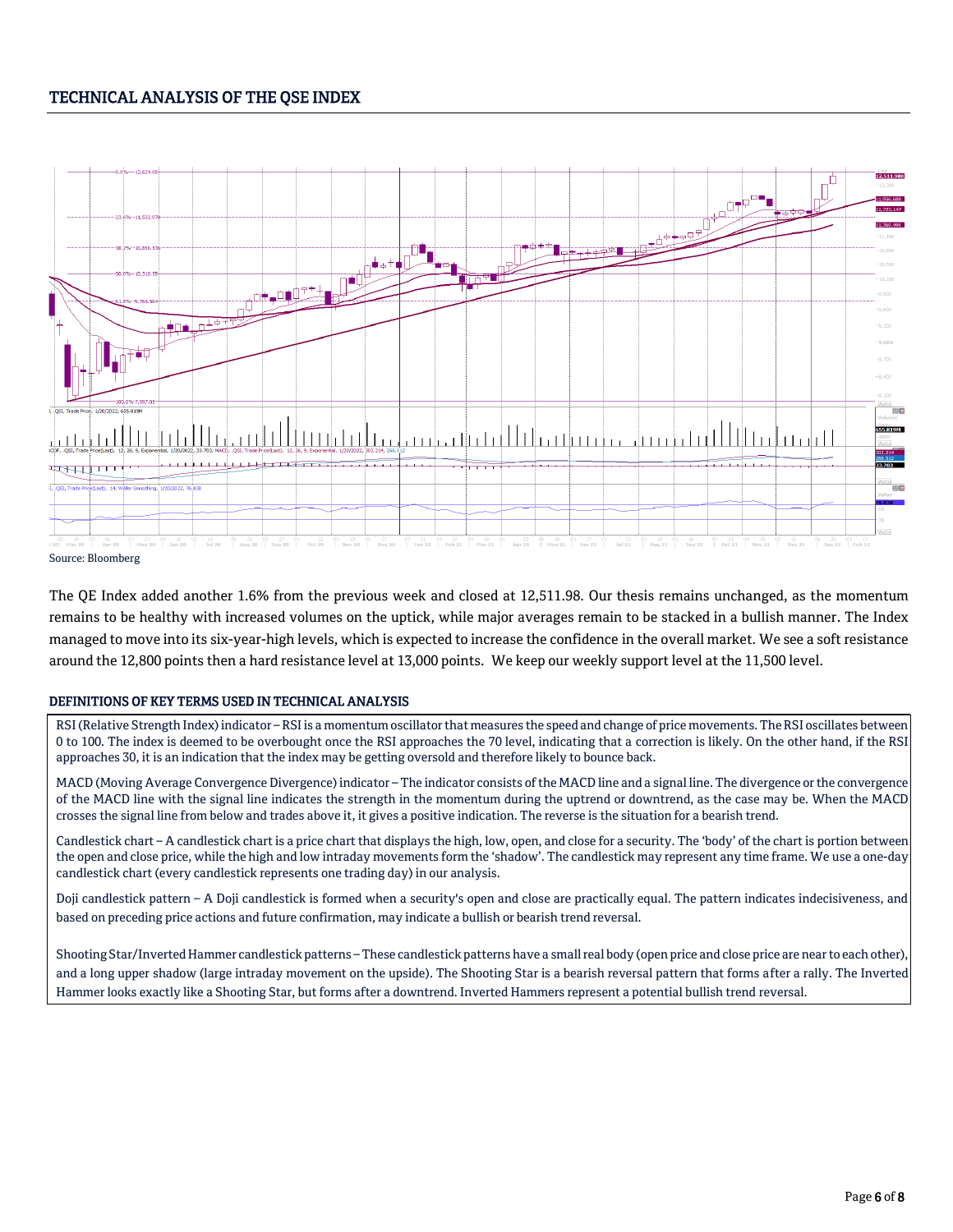| <b>Company Name</b>                   | Price<br>January 20 | % Change<br><b>WTD</b> | % Change<br><b>YTD</b> | Market Cap.<br><b>QR Million</b> | <b>TTM</b><br>P/E | P/B     | Div.<br>Yield |
|---------------------------------------|---------------------|------------------------|------------------------|----------------------------------|-------------------|---------|---------------|
| <b>Oatar National Bank</b>            | 21.80               | 3.81                   | 7.97                   | 201,354                          | 16.5              | 2.6     | 2.1           |
| <b>Qatar Islamic Bank</b>             | 19.95               | (0.35)                 | 8.84                   | 47,140                           | 14.0              | 2.3     | 2.0           |
| Commercial Bank of Oatar              | 6.93                | (1.69)                 | 2.61                   | 28.027                           | 13.6              | 1.5     | 1.4           |
| Doha Bank                             | 3.05                | 0.43                   | (4.69)                 | 9,456                            | 15.1              | 0.9     | 2.5           |
| Al Ahli Bank                          | 4.10                | 3.54                   | 7.05                   | 9,962                            | 14.0              | 1.5     | 3.7           |
| Qatar International Islamic Bank      | 10.25               | 0.49                   | 11.29                  | 15,515                           | 17.4              | 2.4     | 3.2           |
| Masraf Al Rayan                       | 5.08                | 1.60                   | 9.48                   | 47,244                           | 17.1              | 2.6     | 3.3           |
| Qatar First Bank                      | 1.82                | 0.28                   | 1.40                   | 1,271                            | 10.7              | 2.3     | N/A           |
| National Leasing                      | 0.97                | (0.21)                 | 3.40                   | 481                              | 19.3              | 0.7     | 2.6           |
| Dlala Holding                         | 1.35                | 3.53                   | 9.40                   | 384                              | 24.8              | 1.7     | N/A           |
| Qatar & Oman Investment               | 0.88                | 1.74                   | 7.86                   | 277                              | 49.0              | 1.0     | N/A           |
| Islamic Holding Group                 | 3.90                | (0.51)                 | (1.14)                 | 221                              | 39.0              | 1.5     | 1.3           |
| <b>Banking and Financial Services</b> |                     |                        |                        | 361,332                          |                   |         |               |
| Zad Holding                           | 16.25               | (1.46)                 | (2.69)                 | 4,236                            | 21.9              | 2.8     | 3.9           |
| Qatar German Co. for Medical Devices  | 3.23                | 0.59                   | 1.54                   | 373                              | 122.3             | 11.3    | N/A           |
| Salam International Investment        | 0.90                | 2.73                   | 10.26                  | 1,032                            | N/A               | 0.7     | N/A           |
| Baladna                               | 1.53                | (0.39)                 | 5.81                   | 2,907                            | N/A               | 1.3     | 3.5           |
| <b>Medicare Group</b>                 | 8.39                | (0.07)                 | (1.28)                 | 2,361                            | 26.2              | 2.3     | 21.5          |
| Qatar Cinema & Film Distribution      | 3.61                | 0.06                   | 1.55                   | 226                              | 73.7              | 1.6     | 2.8           |
| Qatar Fuel                            | 18.61               | 2.25                   | 1.81                   | 18,503                           | 19.1              | 2.1     | 2.5           |
| Qatar Meat and Livestock              | 3.61                | (0.63)                 | 0.53                   | 650                              | N/A               | 2.0     | 2.8           |
| Mannai Corp.                          | 6.13                | 13.82                  | 29.04                  | 2,795                            | 7.0               | 1.3     | 0.2           |
| Al Meera Consumer Goods               | 19.65               | (0.25)                 | 0.26                   | 3,930                            | 21.8              | 2.6     | 4.6           |
| <b>Consumer Goods and Services</b>    |                     |                        |                        | 37,014                           |                   |         |               |
| Qatar Industrial Manufacturing        | 3.32                | 3.72                   | 8.11                   | 1,577                            | 12.9              | 1.0     | 3.0           |
| <b>Qatar National Cement</b>          | 5.50                | 0.92                   | 7.84                   | 3,594                            | 15.2              | 1.2     | 3.6           |
| <b>Industries Qatar</b>               | 16.64               | 3.10                   | 7.42                   | 100,672                          | 15.1              | 2.7     | 2.0           |
| Qatari Investors Group                | 2.32                | (0.81)                 | 4.28                   | 2,878                            | 20.9              | 1.0     | 2.6           |
| Qatar Electricity and Water           | 17.42               | 1.99                   | 4.94                   | 19,162                           | 14.6              | 1.7     | 3.6           |
| Aamal                                 | 1.13                | 0.18                   | 4.06                   | 7,106                            | 29.6              | 0.9     | 3.5           |
| <b>Gulf International Services</b>    | 1.82                | (0.16)                 | 6.18                   | 3,386                            | N/A               | 1.0     | N/A           |
| Mesaieed Petrochemical Holding        | 2.42                | (2.34)                 | 15.65                  | 30,365                           | 18.5              | 1.8     | 1.7           |
| <b>Invesment Holding Group</b>        | 1.33                | 2.08                   | 8.06                   | 1,102                            | 55.5              | 1.3     | N/A           |
| <b>Qatar Aluminum Manufacturing</b>   | 2.04                | 2.98                   | 13.16                  | 11,372                           | 18.9              | 1.9     | 1.7           |
| Industrials                           |                     |                        |                        | 181,216                          |                   |         |               |
| Qatar Insurance                       | 2.60                | (0.57)                 | (5.31)                 | 8,505                            | 16.1              | 1.0     | N/A           |
| QLM Life & Medical Insurance          | 5.06                | (1.84)                 | 0.10                   | 1,769                            | N/A               | 3.0     | N/A           |
| Doha Insurance                        | 1.91                | 2.52                   | (0.52)                 | 955                              | 13.6              | 0.8     | 5.3           |
| Qatar General Insurance & Reinsurance | 1.95                | (2.50)                 | (2.50)                 | 1,706                            | $13.2\,$          | $0.3\,$ | $\rm N/A$     |
| Al Khaleej Takaful Insurance          | 3.63                | (2.34)                 | 0.69                   | 925                              | 19.0              | 1.8     | 1.4           |
| Qatar Islamic Insurance               | 8.29                | 4.79                   | 3.61                   | 1,243                            | 16.1              | 3.1     | 4.0           |
| Insurance                             |                     |                        |                        | 15,104                           |                   |         |               |
| <b>United Development</b>             | 1.67                | 2.33                   | 8.38                   | 5,910                            | 19.1              | 0.5     | 3.0           |
| <b>Barwa Real Estate</b>              | 3.40                | 1.46                   | 11.05                  | 13,222                           | 10.8              | 0.6     | 3.7           |
| Ezdan Real Estate                     | 1.49                | 8.30                   | 10.89                  | 39,443                           | 102.6             | 1.2     | N/A           |
| Mazaya Qatar Real Estate Development  | 0.96                | 0.63                   | 4.46                   | 1,112                            | 36.2              | 0.9     | 3.1           |
| <b>Real Estate</b>                    |                     |                        |                        | 59,687                           |                   |         |               |
| Ooredoo                               | 7.23                | 0.84                   | 2.99                   | 23,159                           | N/A               | 1.1     | 3.5           |
| Vodafone Qatar                        | 1.73                | 0.93                   | 3.72                   | 7,308                            | 28.1              | 1.6     | 2.9           |
| Telecoms                              |                     |                        |                        | 30,468                           |                   |         |               |
| Qatar Navigation (Milaha)             | 8.11                | 2.04                   | 6.19                   | 9,215                            | 28.1              | 0.6     | 3.7           |
| <b>Gulf Warehousing</b>               | 4.65                | 0.13                   | 2.56                   | 273                              | 11.9              | 1.4     | 2.1           |
| Qatar Gas Transport (Nakilat)         | 3.55                | 3.75                   | 7.42                   | 19,640                           | 15.4              | 2.4     | 3.1           |
| <b>Transportation</b>                 |                     |                        |                        | 29,128                           |                   |         |               |
| <b>Qatar Exchange</b>                 |                     |                        |                        | 716,404                          |                   |         |               |